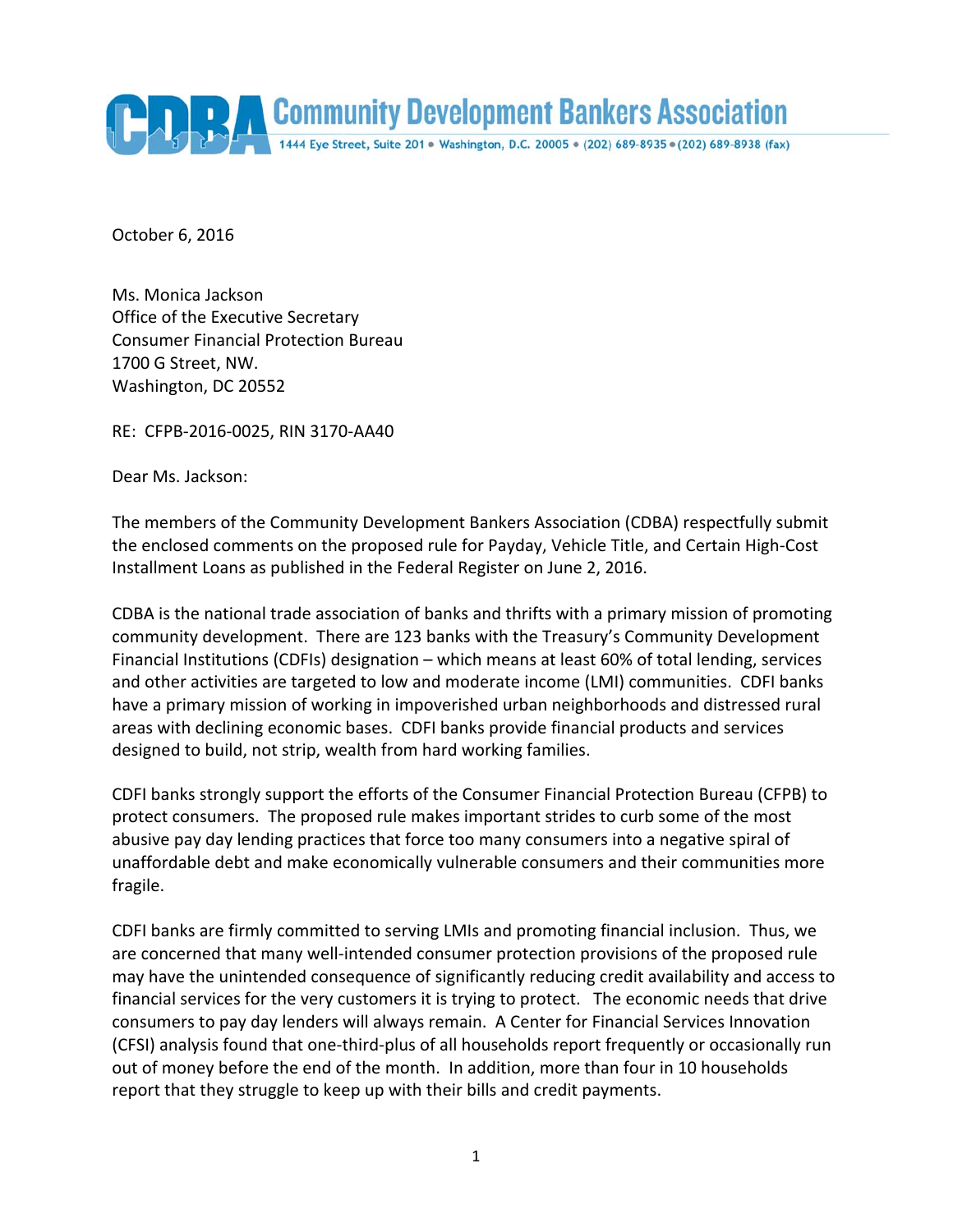CDBA recommends that the new rule provide greater clarity for how good lenders can continue to serve customers. We also ask that the rule provide mechanisms to promote product innovation that can offer responsible alternatives to payday loans.

Complexity and Compliance: We are concerned that complexity of the rule itself could hinder transparency and enforcement. Such complexity may discourage good lenders – particularly small banks and credit unions from continuing to offer small consumer loans because they cannot afford the additional compliance costs and regulatory risk. The specific provisions that present the greatest risks for consumers and lenders are the Ability to Repay standards for longer term loans. Successful regulation should make a distinction between good credit offered by responsible lenders and debt traps of unscrupulous providers.

Short Term Loans: We support the proposed rule's provisions for products with maturities of 45 days or less. Historically, these products have been the most abusive and detrimental to the economic security of consumers. The new rule will shift the market to longer term installment loans with smaller, more affordable payments ‐ which are very positive changes.

Long Term Installment Loans: The proposed rule is intended to curb the harmful practices of payday and other high‐cost lenders. Yet, CDFI banks are concerned that the rule could negatively impact the small consumer loans they originate because it covers loans with "all in" APRs greater than 36% inclusive of application and other fees. The heavy documentation and underwriting approach of the Ability to Repay (ATR) will primarily discourage low‐cost lenders, but not payday lenders ‐‐ that are willing to pass along higher costs to borrowers and absorb the higher compliance costs. To mitigate this circumstance, CDBA strongly encourages the CFPB to include several exemptions that will allow responsible lenders to offer lower‐cost small loans without incurring undue regulatory risk and compliance burden and costs:

- 1. Low Cost Loan Exemption: We support the proposed rule's exemption of loans that have APRs of 36% or less and terms longer than 45 days. Maintaining the availability of low cost small dollar loans is important for households of modest means to manage emergencies and inevitable ebbs-and-flows in income. We believe that the vast majority of small dollar loans made by CDFI banks will fall within this exemption.
- 2. Preserving Service for Customers with the Smallest Loans: CDFI banks are most concerned that some of their smallest loans could be inadvertently swept into the ATR requirements. CDFIs serving customers of modest means often extend "one‐off" loans to accommodate emergency needs of existing customers under \$1,000 (and often less than \$500). A \$500 loan with a \$32 application fee, a moderate (10%) interest rate, and a 3 month (90 days) term yields an APR of 36.09%. This affordably priced loan will trigger ATR, but is far cry from a payday lender's 400% APR. For banks to offer loans of a few hundred dollars, streamlined origination and compliance framework is needed.

CDFI Banks operate in communities that are most often targeted by payday lenders because households are more likely than higher income communities to be living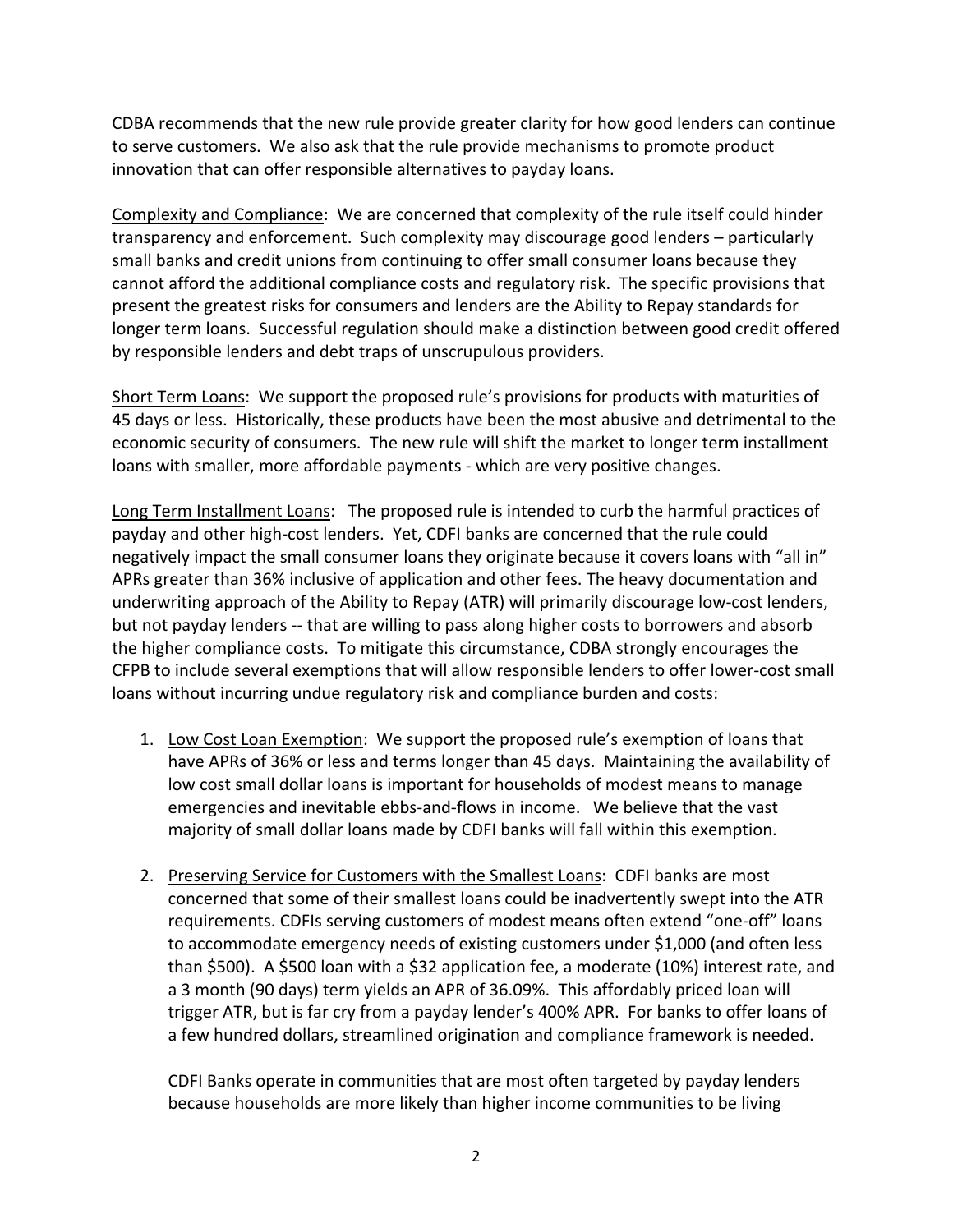paycheck‐to‐paycheck. As such, CDFI banks have been on a front line in developing products to combat debt trap payday loans. See Attachment A for a sample of small dollar loan alternatives that are offered by CDBA members.

We recommend the following three exemptions that would assist responsible lenders in offering viable alternatives to payday loans:

A. Low Volume Exemption: Most CDFI banks are small. As of Q2 2016, they range in size from \$25 million to \$2.7 billion in total assets (\$349 million average). As such, the volume of small dollar lending that many do is modest and may be a minimal source of revenue – but they do it as a courtesy for their customers. Many small lenders will not be able to bear the cost and risk of compliance under the ATR requirements. Despite their commitment to their communities, the proposed rule risks these institutions withdrawing from offer small loans.

To address this challenge, we recommend the CFPB create a low volume exemption. This recommendation is our highest priority recommendation. CDBA recommends that the CFPB exempt lenders from ATR if they originate less than 2,000 small dollar loans annually that would otherwise be classified as "covered" loans provided revenue from such loans do not exceed 10% of a lenders gross annual revenue for banks and credit unions under \$10 billion in assets. Generally, this provision would allow most CDFI bankers to continue with their current small dollar product offerings and would be straightforward and practical to implement.

B. Affordable Payment Exemption: As a complement to the low volume exemption, we support a streamlined compliance option that will allow lenders to extend affordable credit at a larger scale and provide real alternatives to payday products in their communities. Specifically, we support the "5 percent payment‐ to‐income alternative" that was outlined in the CFPB's 2015 proposal at 81 FR 48040. Under this alternative, small installment loans would be exempt from ATR if: (1) they are for a term ranging from 46 days to 6 months; and (2) monthly payments do not exceed 5 percent of a borrower's monthly income. As outlined by the CFPB, this alternative would provide a streamlined compliance option for formalized small loan programs. We support this proposal, but believe it could be improved by: (1) eliminating the two loan limit per borrower ‐‐ lest it create incentives for borrowers exceeding two loans to seek high‐cost payday loans from non-responsible providers; (2) allowing lenders to report these loans to a credit bureau on a monthly basis (versus the CFPB's proposed real time database); and (3) offering the option of setting payments using the up to 5 percent payment‐to‐income ratio or the use of deposits as evidence of income with payments set at 6% of net deposits.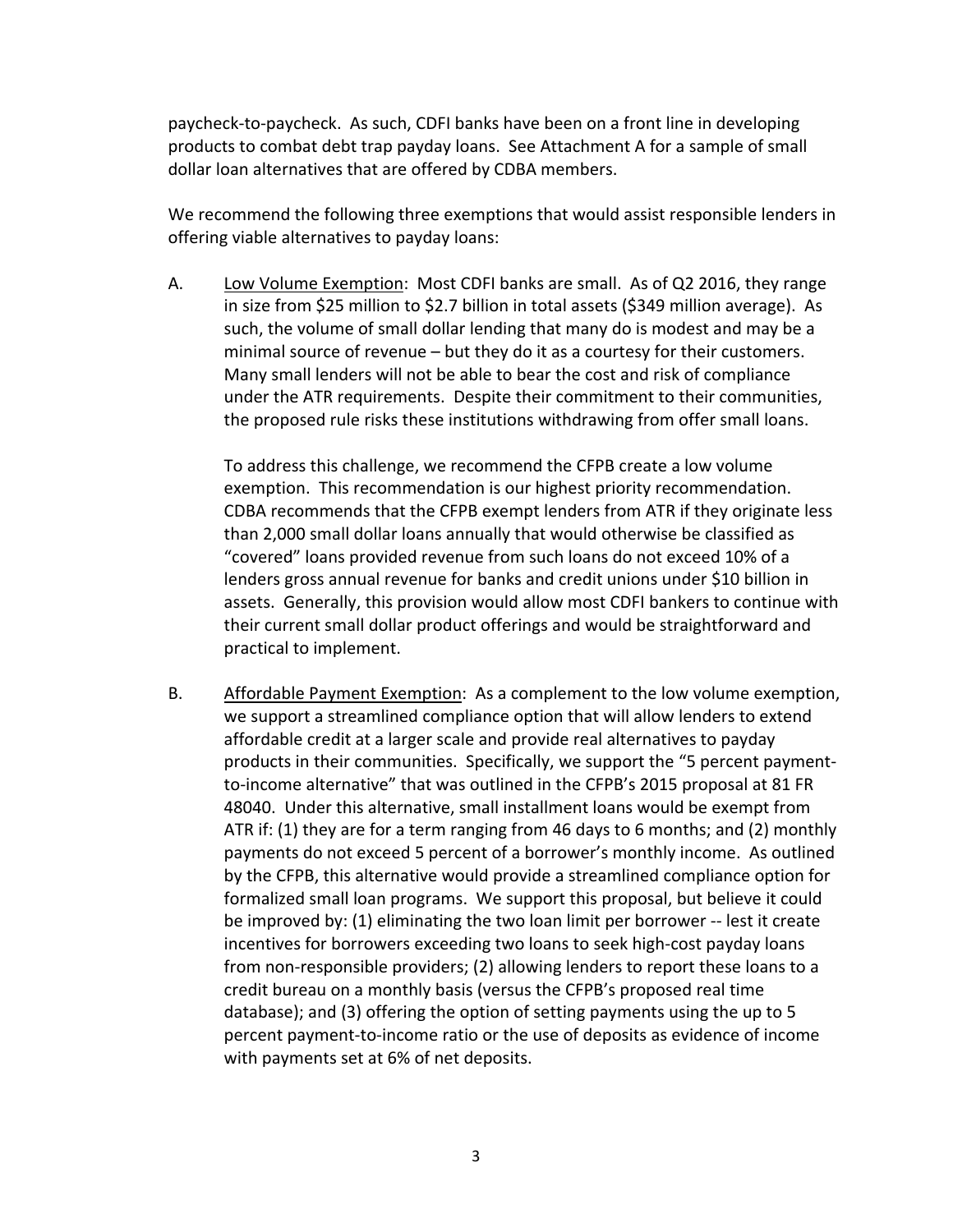3. Innovation Exemption: Residents of low income communities are among the consumers with the greatest need for affordable and responsible financial services alternatives. These communities and their residents are the focus of CDFI banks. The "secret sauce" of CDFI banks, however, has always been our ability to be flexible and craft sustainable products and services to meet the needs of our unique customers. The proposed rule, however, leaves little rooms for innovation for CDFI banks and other responsible lenders to experiment without regulatory risk. The proposed rule does not eliminate pay day lending; rather it curbs only the worst abuses. The way to eliminate the lure of fast high-cost payday loans is making better and affordable products available to outcompete payday, as well as regulate the worst abuses.

The intersection between regulation and responsible innovation is unclear. Responsible innovation in the financial services industry starts with a bank's leadership to commit to solve a customer or business need, the courage to develop it, and the ability to build the capacity to launch and maintain it. The ability to test a product early in its development to understand customer demand and preferences is critical. Void of a safe place to experiment with real customers, a bank has to accept regulatory criticisms in the pursuit of the ultimate goal of safe‐and‐sound, responsible innovation.

*For example, Sunrise Banks based in Minneapolis‐St. Paul faced such challenges when creating its TrueConnect small dollar loan product. Offered as an employee benefit, TrueConnect revolutionizes the process for making responsible small loans to employees in cooperation with employers as an alternative to payday loans. Delivered via an online platform with an automated process, loans are affordable and payments are made as a paycheck deduction – similar to other benefits. Loans have a duration of one year and an interest rate of 24.99%. Sunrise began True Connect as a pilot with its own employees to learn how to improve its product, process, and technology. The initial review from regulatory agencies, however, significantly increased the cost and extended the time of product development while the product was still in its controlled pilot. Under the proposed CFPB rule, innovation will be hindered if providers do not have sufficient room to experiment without fear of regulatory action such, as was possible in the Sunrise and other banks efforts during their pilot phase (See Attachment).*

CDBA recommends that the proposed rule include an innovation pilot program that would exempt good lenders from the ATR requirement. Entities certified as CDFIs should be automatically eligible to participate. The CFPB would develop criteria for selecting other participants. Program participants would be granted greater flexibility to develop alternative pricing models, loan structures, underwriting, partnerships or other product elements in order to create responsible, consumer friendly products that can scale up and provide real alternatives to payday loans. Program participants would be required to report to the CFPB on its innovations and participate in program evaluations. The CFPB would issue a "no action" letter to program participants for piloting innovative products. Under the pilot, a "no action" letter can be rescinded if a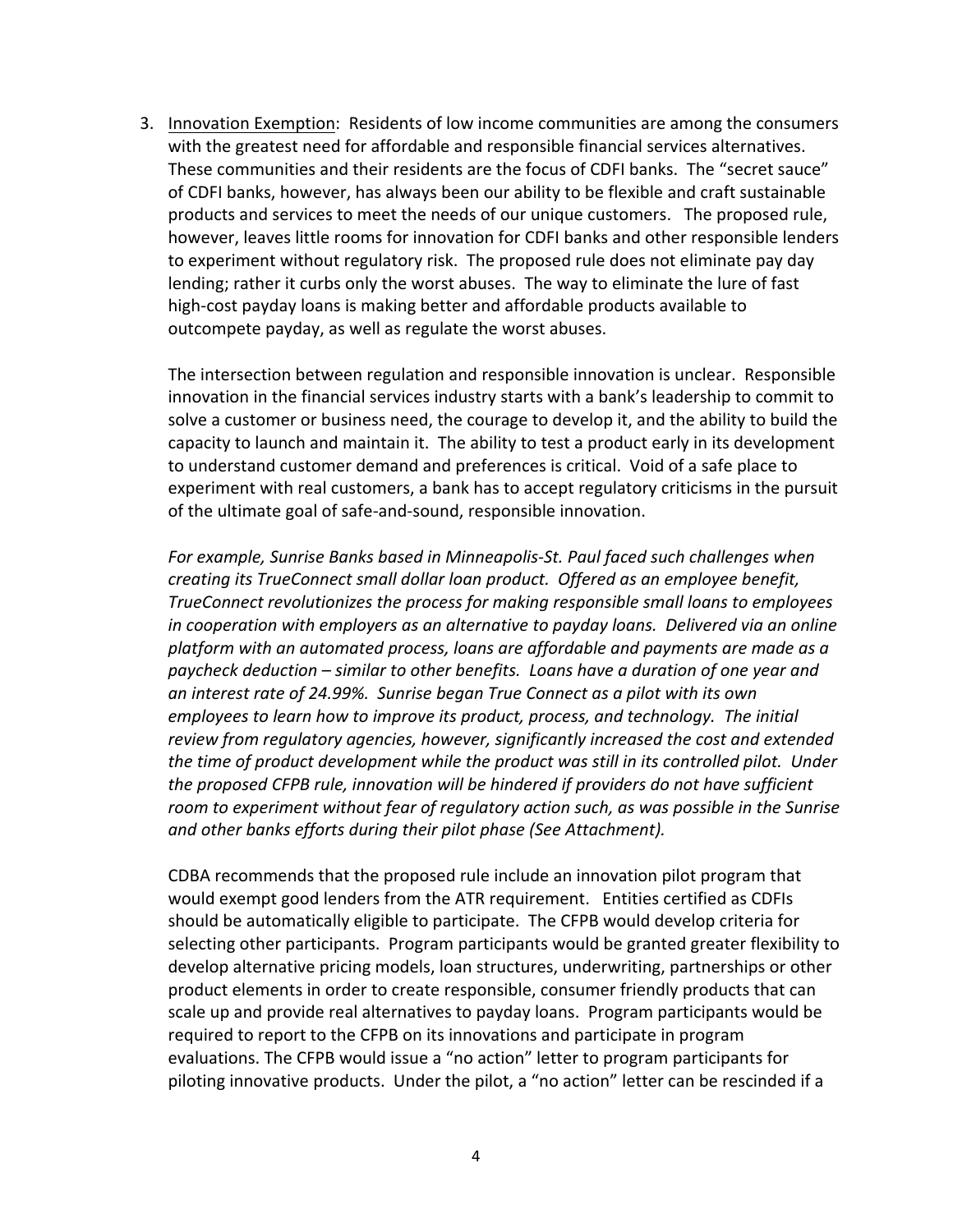participant fails to report or if the agency finds that the product(s) are harmful to customers.

CDBA strongly supports the efforts of the CFPB to protect consumers. The proposed rule, however, could discourage good lenders and reduce the amount of responsible credit that is available thus exacerbating the problem. We strongly encourage the CFPB to find ways to keep the good players in the markets. We also recognize that the economic needs that drive consumers to payday lenders will always remain.

CDFI banks and other responsible lenders need sufficient regulatory clarity and flexibility to develop high-quality responsible products. In 2013, the CFPB recognized the important role that CDFIs play in serving under‐served communities and vulnerable populations when it exempted them from the Ability to Repay requirements of the Qualified Mortgage rule. We would fully support the CFPB extending the small dollar loan Ability to Repay exemption to CDFIs.

We strongly encourage the CFPB to find a way to balance the competing goals within its mandate to facilitate a robust marketplace of good choices for consumers. As a nation, we have seen what happens when low‐income markets and vulnerable populations cannot access the banking system. Non‐regulated predatory lenders and service providers will fill the gaps. As the last decade has demonstrated, the consequences are dire not only for LMI families and communities, but for the economy as a whole.

If you have any questions, please contact Jeannine Jacokes, CDBA Chief Executive Officer, at 202‐689‐8935 ext. 222 or *jacokesj@pcgloanfund.org*.

Thank you for considering our recommendations.

Sincerely,

fannine T. foeder

Jeannine S. Jacokes Chief Executive Officer

On behalf of the Membership of the Community Development Bankers Association

ABC Bank (Chicago, IL) Albina Community Bank (Portland, OR) Bank2 (Oklahoma City, OK) Bank of Anguilla (Anguilla, MS) Bank of Commerce (Greenwood, MS) Bank of Kilmichael (Kilmichael, MS)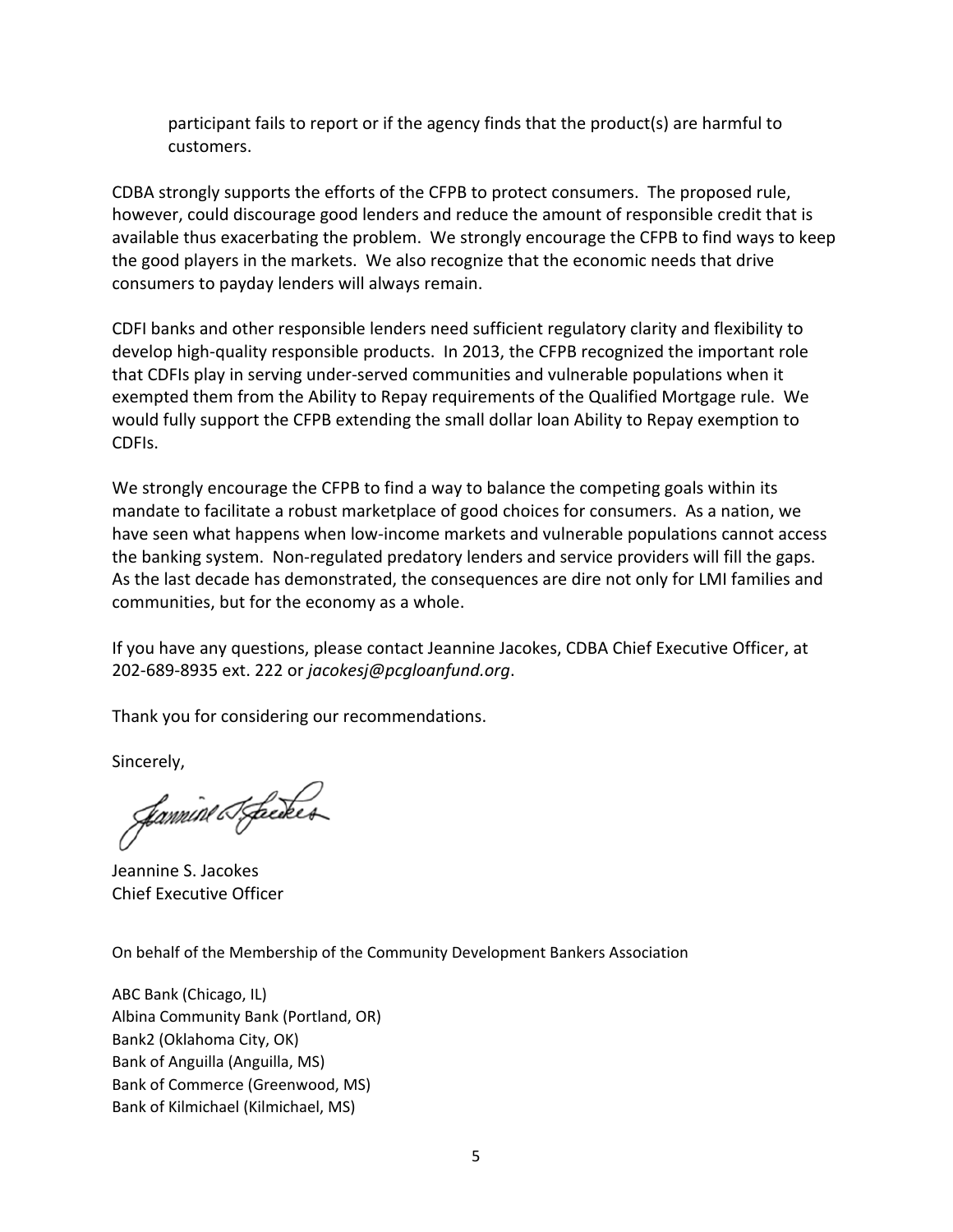Bank of Lake Village (Lake Village AR) Bank of Montgomery (Montgomery, LA) Bank of Winona (Winona MS) BankFirst Financial Services (Macon, MS) BankPlus (Ridgeland, MS) Beneficial State Bank (Oakland, CA) Broadway Federal Bank (Los Angeles, CA) Carver Federal Savings Bank (New York, NY) Carver State Bank (Savannah, GA) Central Bank of Kansas City (Kansas City, MO) Citizens National Bank (Meridian, MS) City First Bank of DC (Washington, DC) City National Bank of New Jersey (Newark, NJ) Community Bancshares of Mississippi (Brandon, MS) Community Bank of the Bay (Oakland, CA) Community Capital Bank of Virginia (Christiansburg, VA) Cross Keys Bank (St. Joseph, LA) Farmers & Merchants Bank (Baldwyn, MS) First American International Bank (Brooklyn, NY) First Eagle Bank (Chicago, IL) First Independence Bank (Detroit, MI) First Security Bank (Batesville, MS) First SouthWest Bank (Alamosa, CO) FNBC Bank (Ash Flat AR) Guaranty Bank and Trust Company (Belzoni, MS) Illinois Service Federal Savings and Loan Association (Chicago, IL) Industrial Bank (Washington, DC) International Bank of Chicago (Stone Park, IL) Mechanics and Farmers Bank (Durham, NC) Merchants and Planters Bank (Raymond, MS) Metro Bank (Louisville, KY) Mission National Bank (San Francisco, CA) Mission Valley Bank (Sun Valley, CA) Native American Bank (Denver, CO) Neighborhood National Bank (National City, CA) Noah Bank (Elkins Park, PA) Northern Hancock Bank (Newell WV) OneUnited Bank (Boston, MA) Oxford University Bank (Oxford, MS) Pan American Bank (Chicago, IL) Peoples Bank (Mendenhall, MS) Planters Bank and Trust (Indianola MS) Priority One Bank (Magee MS) Richland State Bank (Rayville LA) RiverHills Bank (Port Gibson, MS)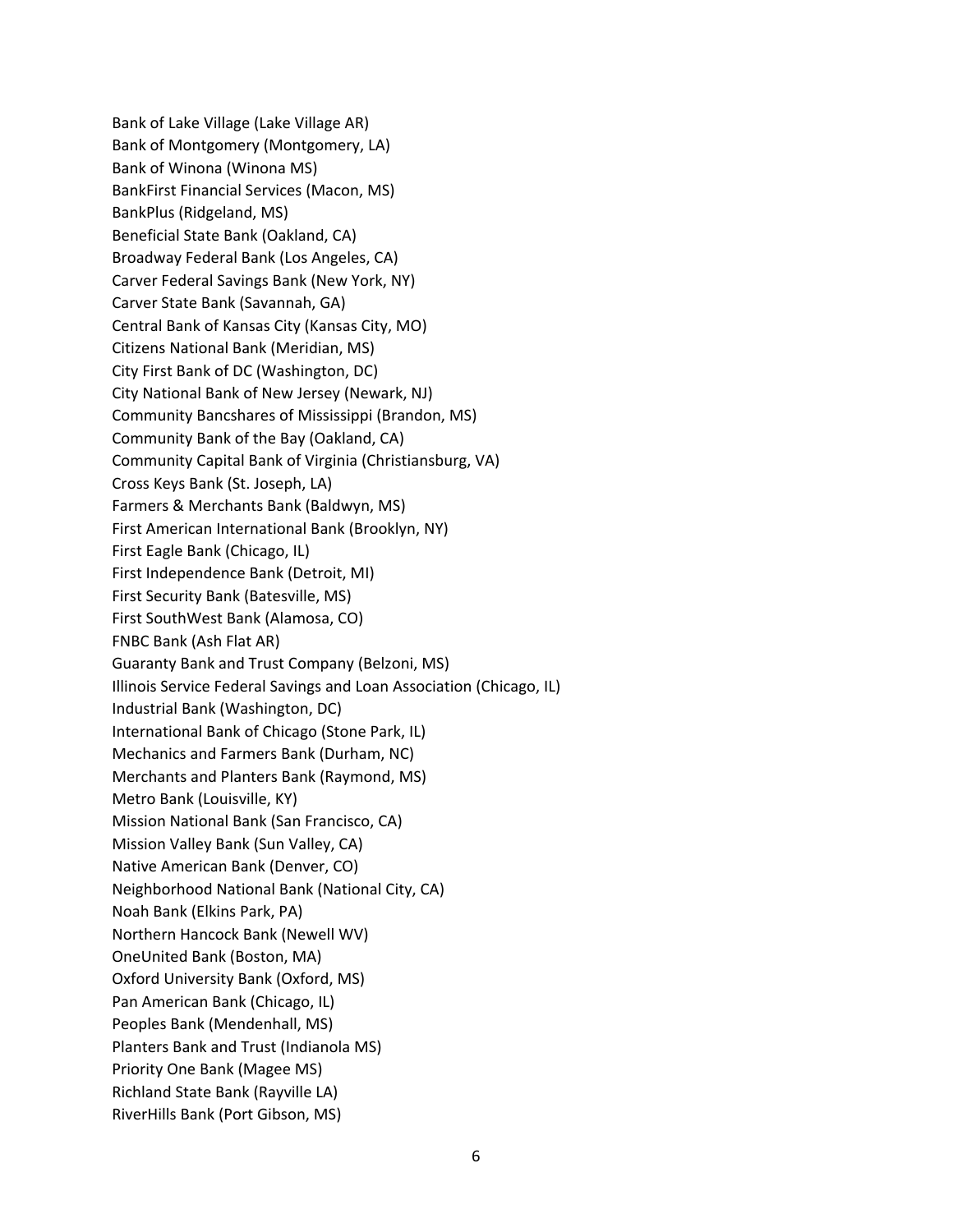Savoy Bank (New York NY) Security Federal Bank (Aiken, SC) Sycamore Bank (Senatobia MS) Southern Bancorp (Little Rock, AR) Spring Bank (Bronx, NY) Start Community Bank (New Haven, CT) State Bank & Trust Company (Greenwood, MS) Sunrise Banks (St. Paul, MN) The Bank of Vernon (Vernon, AL) The Commercial Bank (DeKalb, MS) The First, A National Banking Association (Hattiesburg, MS) The Jefferson Bank (Greenville MS) United Bank (Atmore, AL) United Bank of Philadelphia (Philadelphia, PA) Urban Partnership Bank (Chicago, IL)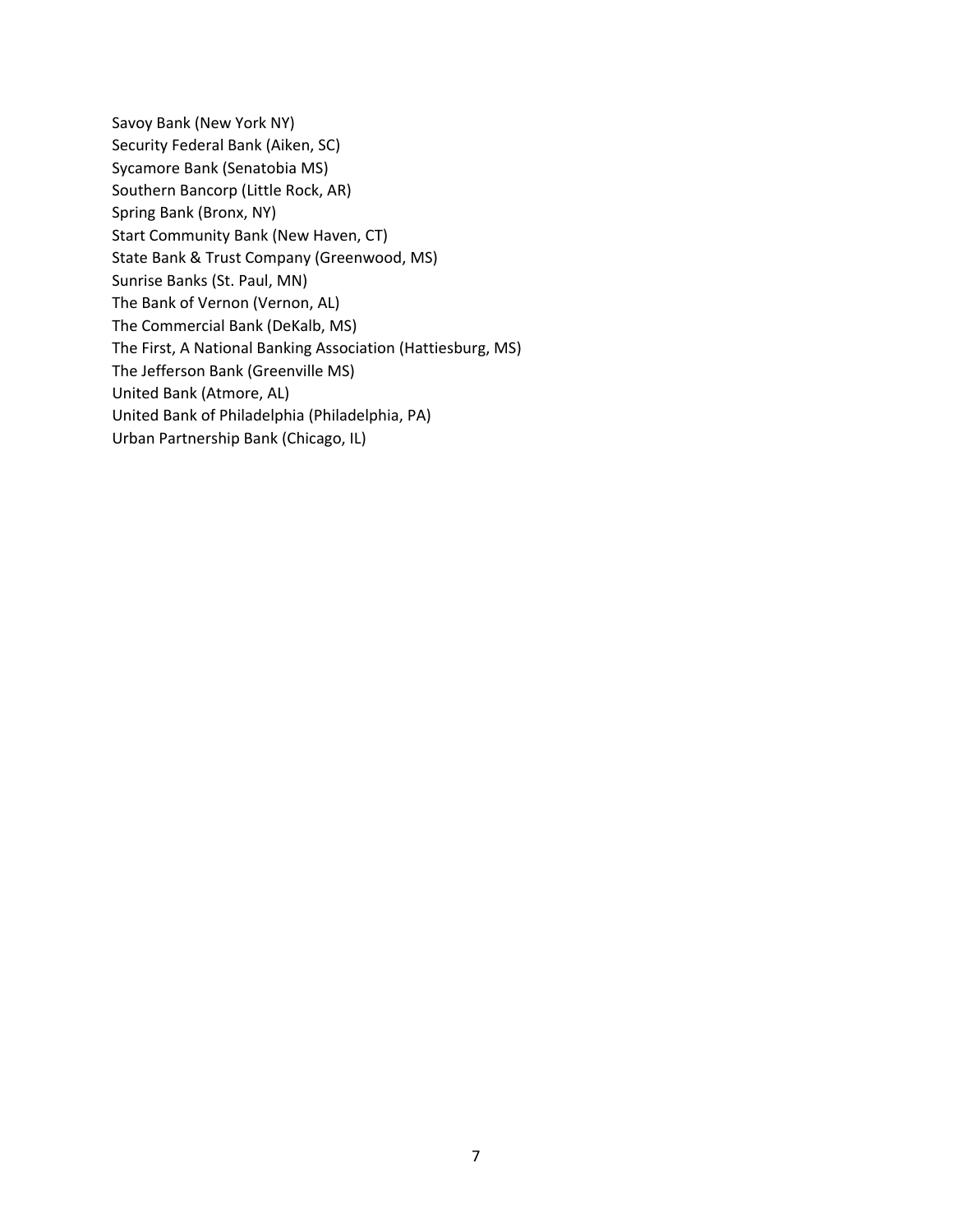## **Attachment A**

## **Examples of Small Dollar Loan Products Offered by CDFI Banks or Piloted by CDFI Banks**

CDBA offers the following examples of Small Dollar loan products currently offered by its members. Given the significant challenges faced by CDFI banks in combating the negative effects of predatory lenders on individuals and communities, it is important that the CFPB's small dollar rule allow responsible lenders to continue to offer their existing products, as well as sufficient flexibility for banks to experiment and develop products tailored to the needs of their local markets.

BankPlus – Based in rural Belzoni MS, has expanded to more than 60 locations across the state. BankPlus was one of the original 28 bank participants in the FDIC's landmark 2008 Small Dollar Loan Pilot Program. The bank's CreditPlus product was launched in 2008 as an alternative to high cost payday loans and check cashing services. To obtain a loan, customers must participate in a 3‐hour financial literacy program. Borrowers with a credit score of 500‐599 can qualify for a \$500 loan. Credit scores of 600 or above qualify for a \$1,000 loan. Half of the loan proceeds are deposited into a savings account that serves as collateral. The remainder is deposited into a checking account for immediate use. Borrowers with a credit score below 500 or those with no credit score can qualify for the \$500 Credit Builder loan where all proceeds are deposited into the savings account. The interest rate is 5% fixed. No fees are charged.

From 2008 thru August 2016, BankPlus originated more than 25,000 CreditPlus loans totaling \$18.8 million. Among 18,803 loans recently analyzed, 10,170 were to customers with only one CreditPlus loan while 8,600 were to customers with more than one loan. Among the latter group of customers, more than 51% increased their credit scores by an average of 47 points between the two loans. Nearly 16% of all CreditPlus participants had no credit score when they entered the program – meaning the program is reaching a key un‐ or underbanked market segment and enabling them to establish a credit history. Further, nearly 500 customers had a credit score of 620 or higher upon applying for their second CreditPlus loan. This score is a critical threshold required by the secondary market for those seeking mortgage financing to purchase a home. Approximately 32% decreased their score between the two loans and 1% reported no change in credit score. To date, approximately one‐fourth of CreditPlus loans have been charged off which translates into 8% of total loan dollars (after capturing savings accounts held as collateral, payments received and/or recoveries).

Building on the success of this product, the CreditPlus Auto loan was created for customers completing two CreditPlus loans. The CreditPlus Auto product has the same underwriting terms as other BankPlus Auto loans, except that the interest rate is capped at 7.5% and customers are given 60 days before the first payment is due. Launched in late 2014, 28 loans totaling \$318,283.15 (average \$11,36) have been made. Borrower average credit score for these loans is 596 and the average interest rate is 7.092%.

Beneficial State Bank: In 2011, Beneficial State Bank of Oakland, CA launched a pilot of the "PAL Loan," a product designed to meet underserved customers' short-term cash needs. The PAL loan was offered as an employee assistance benefit through partner employers. Positioned to provide an alternative to and compete against online and brick and mortar payday and cash advance providers, loans of \$750 to \$1,000 were made available for a term of 9-12 months at an 18-22% interest rate, generating with the fee of \$35 upon loan approval, an APR of 25-29%. By comparison at the time, one million Californians took out payday loans annually paying \$450 million in loan fees with an average APR of 459%. The PAL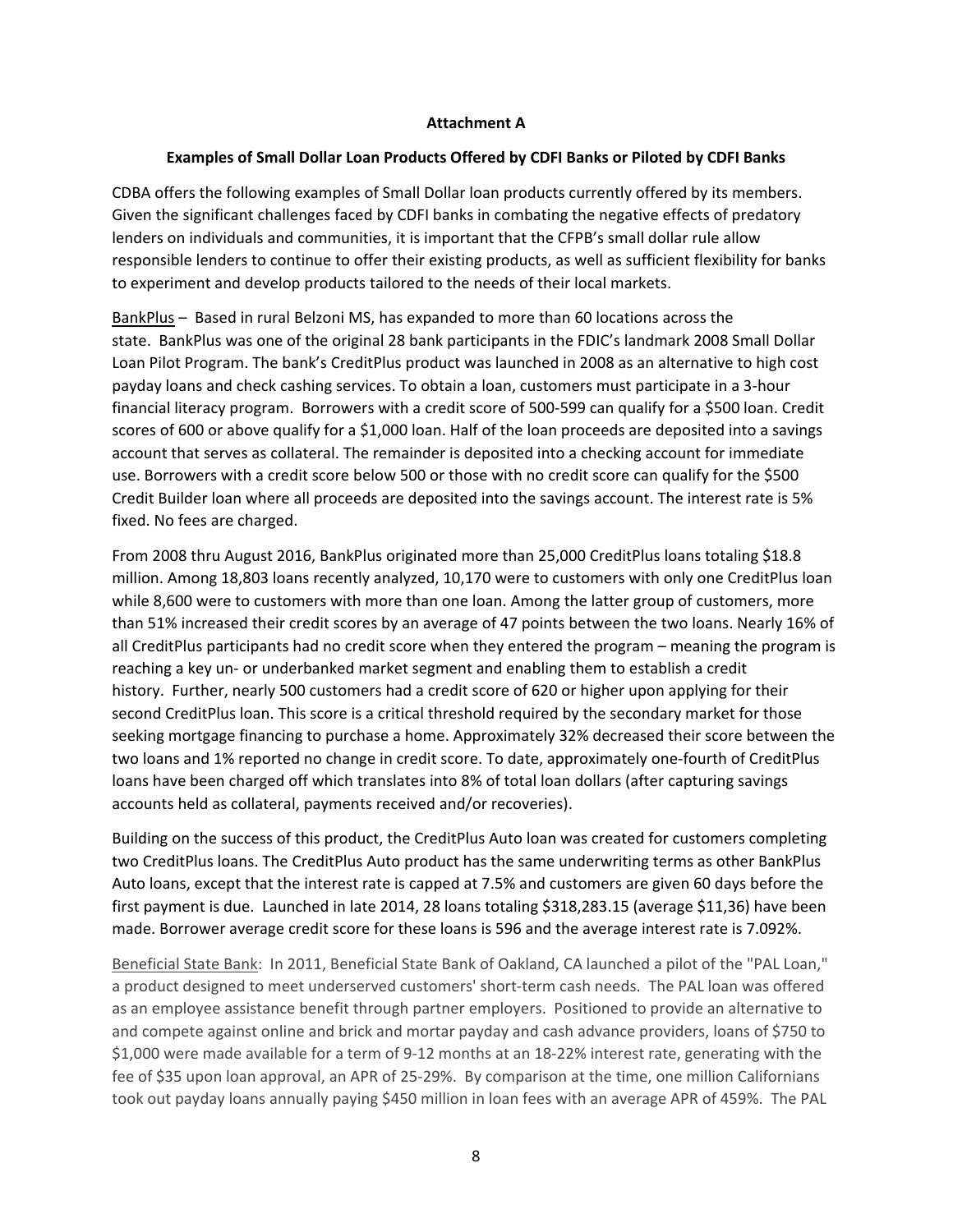product did not allow rollovers and all fees were clearly disclosed at the time of application. Loan decisions were made upon income verification completed in one to three days following application. The PAL loan program pilot ran from 2011‐2013, gathering data across 1,163 loans and over \$1.1 million loaned. This experience and data provided critical insights for BSB's next pilots in safe and affordable credit for low-to-moderate, small dollar borrowers.

First Eagle Bank's Credit Builder Program; launched in 2012 is a combination low‐interest loan and savings program that helps a customer establish a good payment history, an important step in building a higher credit score. Operating in the City of Chicago and surrounding areas, First Eagle serves neighborhoods that have been hit hard by the recession. The Bank has always taken an active role in its community and is committed to providing credit, capital, and financial services to underserved communities.

Customers can borrow from \$250 to \$2,500 for 12, 18 or 24 months at a 5% APR. No fees are charged and no credit score is needed to participate. The money borrowed is placed in a Savings Account at the bank that earns interest. When the customer makes a final payment, they can withdraw the money or leave it invested. By the end of the Credit Builder loan, customers typically see an improved credit score (based on payment history) and they have a jump start on savings. In 2015, First Eagle Bank booked a total of forty (40) loans with the aggregate balance of \$30,250. A total of forty‐nine (49) loans were paid off during 2015.

Guaranty Bank has developed two small dollar loan products to help customers build credit history and access credit in the heart of the rural Mississippi Delta. Both programs require completion of a series of financial literacy classes.

*New Horizon Saving Deposit Loan* is a credit builder product. Loans are available from \$500 to \$2,000 with an interest rate of 6% for a term of 12‐24 months. A maximum debt‐to‐income ratio of 45% is required. Funds borrowed are deposited in the customer's bank account and held as collateral. If a customer does not have a bank account, a New Horizon account is created with no minimum balance required. When a customer makes a final loan payment, they can withdraw the funds. Over the term of the loan they are building their credit score and history.

*New Horizon Small Dollar Loan* is available to meet immediate household needs. Loans are available from \$500 to \$2,000 with an interest rate of 13% for a term of 9‐24 months. A maximum debt-to-income ratio of 40% is required. A minimum credit score of 600 is required for loans above \$1,000. Customers without a credit score may be able to participate if all other program criteria are met. Half of borrowed funds are deposited in the customer's bank account as collateral and half is available for immediate use.

Over the past four years, 353 loans totaling \$421,612 have been originated, with a charge off rate of 5.96%. A total of 2,488 individuals have participated in financial literacy class and 1,772 (71%) completed the 5‐week course. The total number of encounters for the classes held directly was 7,640 (total number of participants that attended each one of the classes). Of this group, 353 customers took out a New Horizon loan.

Guaranty led a state‐wide effort in 2014 to organize other Mississippi based CDFI banks and non‐profits to provide a credit building product – the SCORE product (Small-dollar, Credit, Overhaul, Repair, &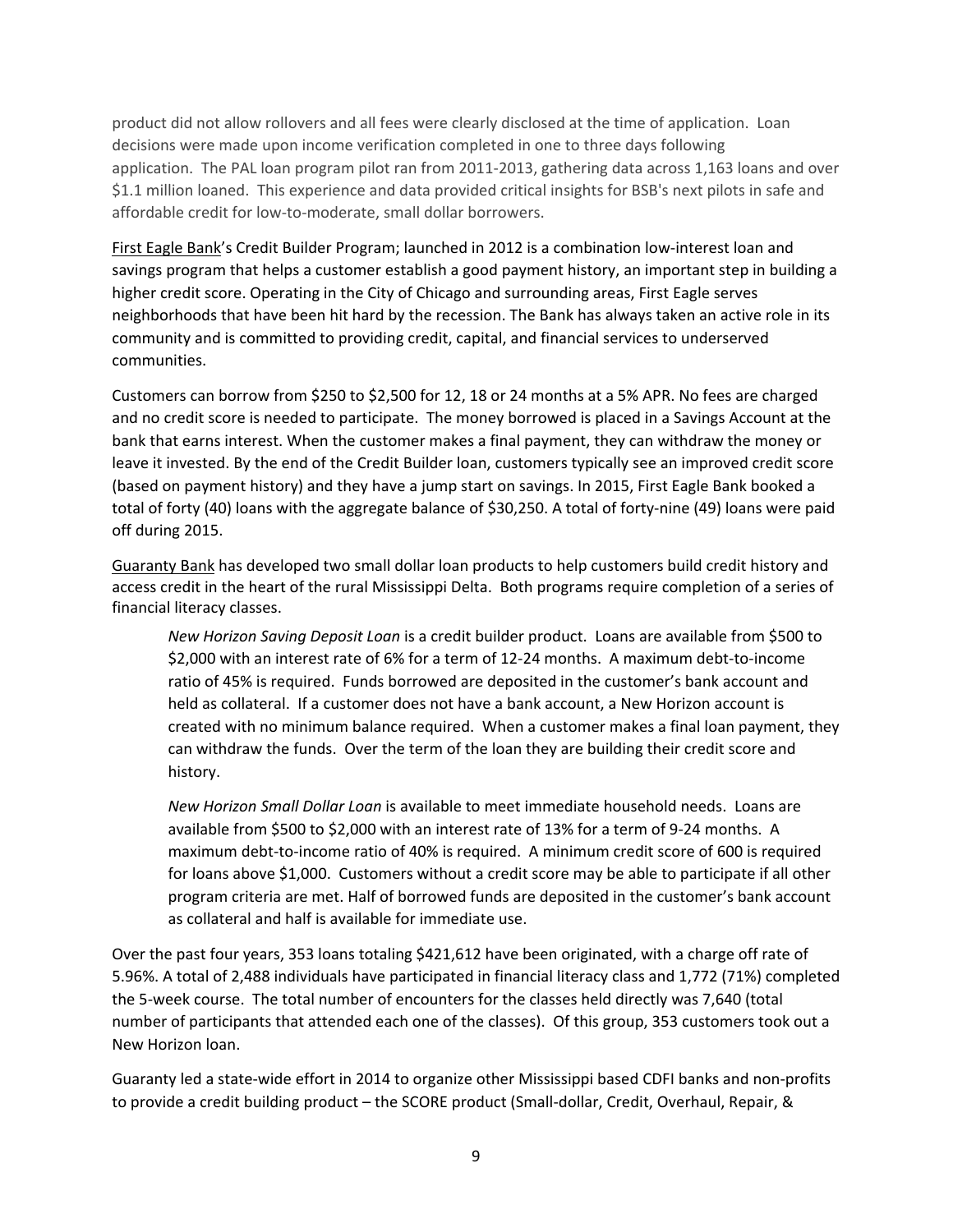Elevate). The credit score minimum for this product is lower than the small dollar loan program. This product is only offered after successful completion of a 12‐hour financial literacy training program held over a five‐week period. To date, 18 banks have participated in the program. The total number of customers served amount all the banks is not known currently and this information is currently being collected.

Spring Bank: Based in the South Bronx and Harlem in New York City, Spring Bank was founded with a mission of providing financial services that were a responsive alternative to payday lenders and check cashing services. In 2014, Spring Bank launched two products focused as a payday alternative and to promote credit building.

*The Borrow‐And‐Save Loan* is available for \$1000 to \$1,500 at an interest rate of 16% for a term of 12 months. A \$20 application fee is charged to all applicants. At origination, loan proceeds are placed in a high yield savings account, of which 75% of the loan is available for immediate use while 25% is held in the savings account and available, with accumulated interest, when the loan is paid. The Borrow‐and‐Save loan is designed to provide affordable credit and encourage a regular savings plan. It also offers a financial alternative to the high-interest loans offered by non‐bank providers. There is no minimum required credit score. Loans are underwritten on the ability to pay. Over the term of the loan, borrowers are establishing or improving their credit score and developing savings.

*The Credit Builder Loan* provides a way for customers to improve or establish a credit score. Customers can borrow from \$500 to \$1,500 at an interest rate of 8%. A \$20 application fee is charged to all applicants. There is no minimum required credit score. The money borrowed is placed in a savings account or CD at the bank. Over the term of the loan, the borrower makes monthly payments of principal and interest. At the end of the loan, all funds can be withdrawn. Customers have established and/or seen an improved credit score.

In 2015 Spring Bank launched the Employee Opportunity Loan.

*The Employee Opportunity Loan (EOL)* is a loan of up to \$2500 offered by Spring Bank in partnership with employers. There are currently 12 employers in the program and 6000 eligible employees. There is no minimum required credit score. Loans are underwritten on the ability to pay. Employees must be employed for one year to be eligible. Loan payments are transferred from payroll to a Spring Bank savings account, thus creating a simple mechanism for borrowers to continue to save after the loan is paid. The EOL provides both an alternative high cost products and a better borrowing option than dipping into retirement savings. This product is via a custom built on‐line platform.

To date, the bank has served over 600 applicants, including 395 that received loans totaling \$719,000. The bank has originated 192 Employee Opportunity Loans, 107 Borrow and Save loans, 27 Credit Builder loans, and 67 Unsecured Consumer loans (these borrowers applied to Borrower and save, but were eligible for a loan at a lower rate based on good credit scores). The Bank refers all clients who cannot be funded to one of our financial counseling partners including Ariva which is co-located at the Bronx headquarters. The average annual income of these customers is \$28,000 and average credit score is below 600.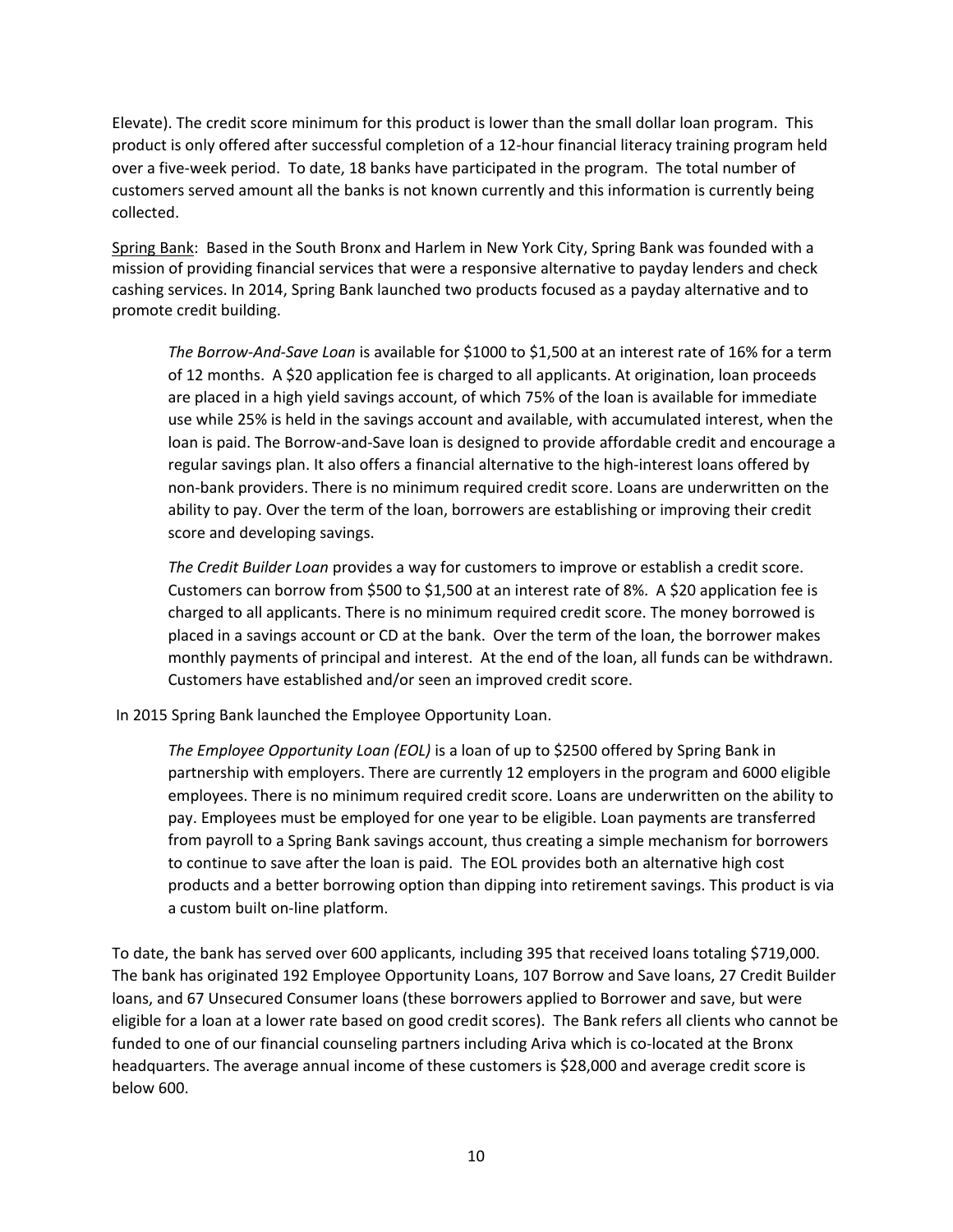Sunrise Banks has a mission to be the most innovative bank empowering the underserved to achieve. Sunrise is consistently working to innovative and develop new low‐cost products that are accessible to underserved individuals and communities.

In pursuit of this mission, Sunrise launched TrueConnect in 2014. TrueConnect is a small dollar installment loan targeted to low-and -moderate income individuals. TrueConnect is unique in that it is offered through an employer and works in tandem with a company's payroll system, allowing employees to make payments directly from their paycheck. TrueConnect is designed as a 12‐month installment loan with payments of principal and interest and no fees. An individual can be approved for a loan amount of \$1,000, \$1,500, \$2,000 or \$3,000 capped at 8% of their wages to avoid excessive borrowing. TrueConnect is offered at 24.99% APR; the average payday loan APR is 400%.

To qualify for the loan, an individual must be employed at their current employer for at least 6 months. As the product does not require a credit check, it is available to individuals with blemished credit records or individuals with no credit record. The Bank reports payments back to the credit bureaus giving the individual the opportunity to build their credit. Sunrise offers financial budgeting and counseling through Financial Choice, a program available to all Sunrise Banks' customers. Participation in Financial Choice is not a requirement for a TrueConnect loan.

Sunrise initially tested the product with its own employees. The product has since been marketed to a variety of small business, nonprofits, and public sector institutions in order to increase access to responsible products and services that help improve the financial health of the underserved. Since the product's inception, Sunrise has funded 835 loans totaling over \$1.3 million. The average salary for borrowers is \$30,000 per year. While the product is still new, initial estimates of overall losses are 2.7%. As an example of usage, one nonprofit employer offering the product has had 10.7% of employees utilize a TrueConnect loan, totaling \$500,000 borrowed, with an average loan size of \$1,300 and average borrower salary of \$27,000. TrueConnect shows promise in helping individuals find an affordable and responsible way to meet immediate, unexpected needs for cash for common situations such as a medical bill or car repair.

Southern Bancorp is on a mission to ensure access to affordable capital in rural Arkansas and the Mississippi Delta. Southern offers an array of small consumer loans in markets that often lack access to traditional financial products.

Each year, Southern Bancorp originates approximately 6,000 loans and holds approximately 12,000 in its portfolio. Over 50% of its loans are for less than \$10,000. Many of those small loans are unsecured consumer loans with a typical amortization between 6 and 12 months and rates of less than 14%, keeping payments very affordable. The details of the bank's small dollar loan programs are outlined below:

*Credit Builder CD Loan* assists customers build or repair credit. Loans are available from \$500 to \$1,000 at an interest rate of 5.7% for 12 months, of which half is deposited into an interest‐ bearing CD. Borrowers make payments, which are reported to the major credit bureaus until the loan is paid-off. Once the loan is paid off, the customer not only has a higher credit score, but has established a savings account. Southern has made 340 Credit Builder loans. Working with Southern's financial counselors, borrowers have increased credit scores by an average of 59 points.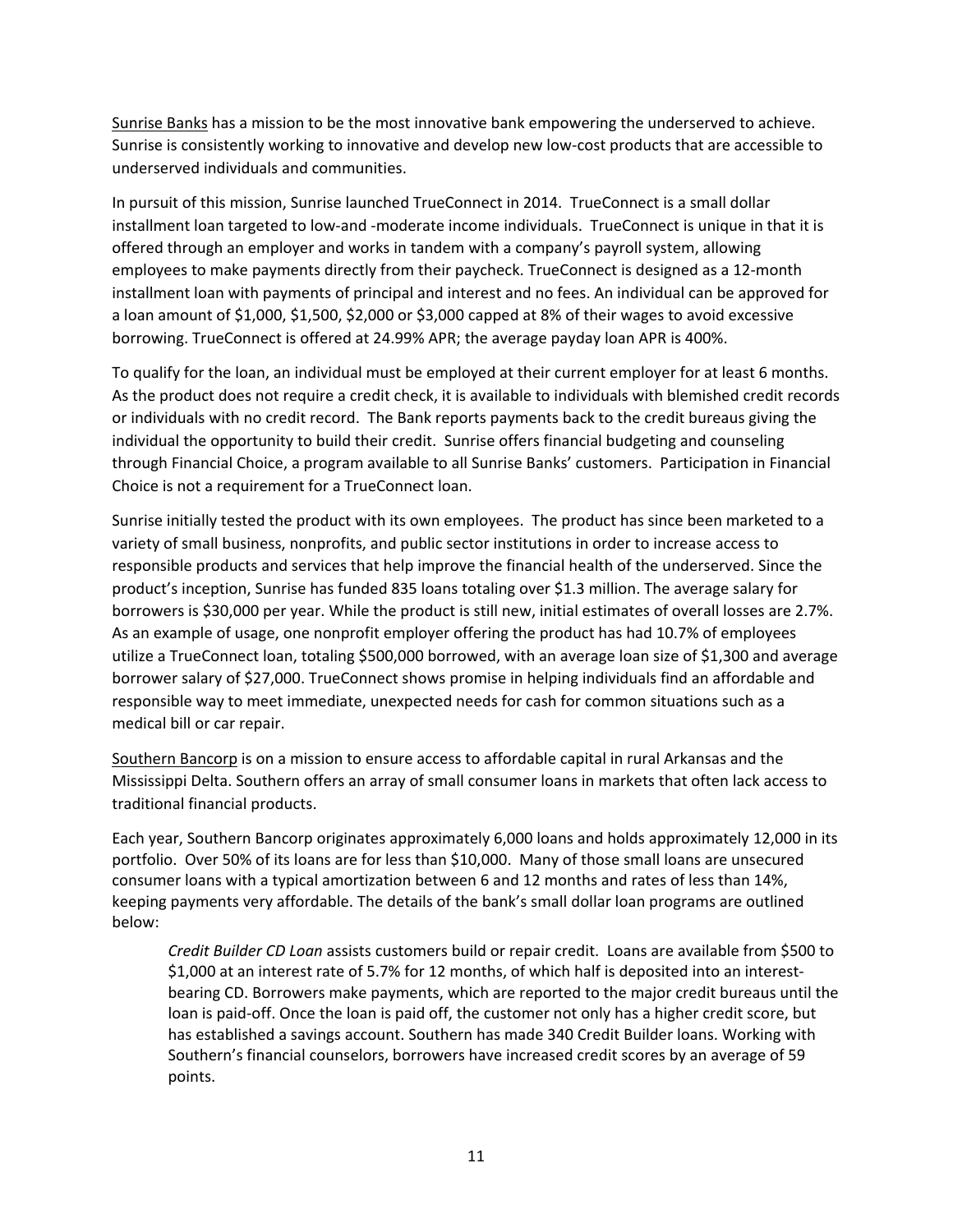*Teacher Certification Loan* product was launched to retain high quality classroom teachers and boost teachers' professional achievements. Loans of up to \$2,500 at 5% for 5 months are available to cover costs associated with National Board Certification (the highest standard for teachers). With certification, teachers with modest income can improve their average salaries by 16%. To date, Southern has made 12 Teacher Certification Loans totaling \$30,960.

*Debt Consolidation Loans* are available to help customers escape from high cost lending traps and credit card debt. In 2014, Southern served 166 people with debt consolation loans averaging \$4,100 and 88 loans for medical expenses which averaged \$3,300. The average interest rate on this product is 7.8% with an average term of 18 months.

*Auto Loans* are available as an alternative to high priced auto dealer financing that often charge rates comparable to payday lenders, as compared to an average interest rate of 8.6% offered by the bank. Southern's 234 vehicle loans averaged just over \$5,000 each (2014) for an average term of 24 months.

*Fresh Start Loan* assists customers with overdrawn checking accounts by helping them gradually repay the overdrawn amount, and by returning their account to current status. Southern made nearly 300 Fresh Start loans in 2014 at an average rate of 0% for a term of 9 months.

Southern Bancorp recently also launched a small dollar loan pilot (currently testing with Southern employees only) focused on automation of the loan origination, funding and repayment process. Loan amounts are based on payroll (loan amount of \$250, \$500 and \$1,000 may not exceed borrower's twoweek payroll amount), payments are based on a 12‐month amortization and an interest rate of 16.99%. Online application process takes only a few minutes and the loan is instantly funded in the employee's account. Payments are automatically withheld from paychecks, similar to other benefit payments such as health insurance premiums. The target audience for this product are payday loan borrowers and financial education is encouraged as a part of the borrower experience.

United Bank of Atmore, Alabama: Serving southwest Alabama and northwest Florida, the rural economy served by United Bank is based on agriculture and home grown businesses and has a median income in 2013 of 58% of the Alabama statewide median and 48% of the United States median income. The bank launched its Credit Advantage Small Dollar Loan Program in May 2014 to encourage savings, educate customers with modest incomes about how to improve their personal finances, and serve as an alternative to high cost non‐bank providers.

*Credit Advantage* loans are available for amounts of \$500 to \$2,000, of which half is placed in a CD as collateral. The CD is held as collateral for the term of the loan – but a hardship withdrawal waiver will be considered on a case-by-case basis for emergencies. Terms are available for 12, 18 and 24 months at a 10% interest rate. Fees are not charged on the account. The account is available for customers with credit scores up to 625, a maximum debt-to-income ratio of 47%. Customers with no credit score are eligible for \$500. To receive a second loan, customers must complete a financial education course conducted by Consumer Credit Counseling Services of Mobile. Customers may receive up to 3 Credit Advantage Loans.

The bank has originated 317 Credit Advantage loans totaling \$469,980. The average income of customers is \$28,310 and average household size is 2.55 people. Incomes range from \$8,000‐\$65,000.